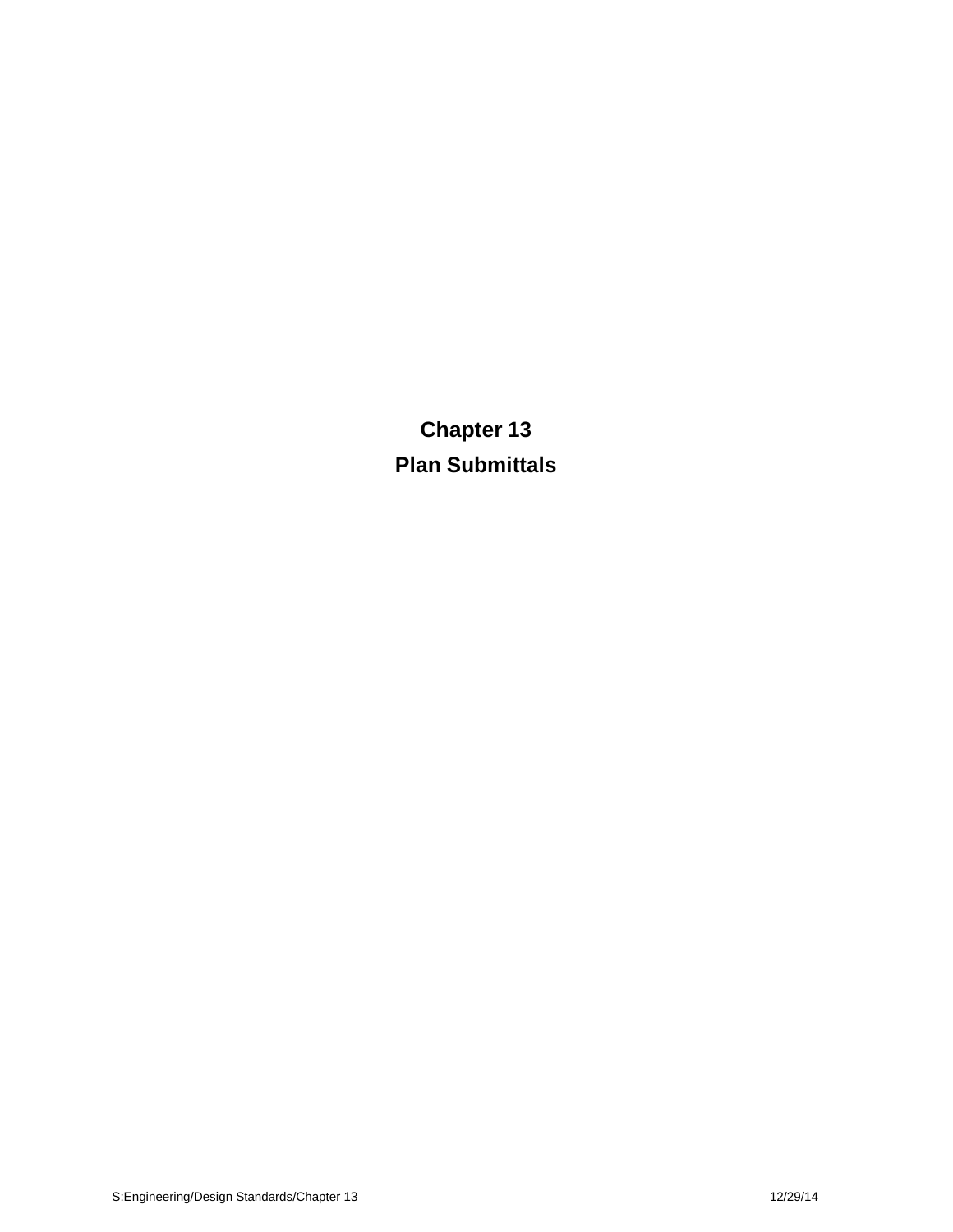# **Chapter 13**

## **Plan Submittals**

| <b>Section</b> | <b>Topic</b>                      | Page  |
|----------------|-----------------------------------|-------|
| 13.1           | General                           | 13.1  |
| 13.2           | <b>Subdivision Plans</b>          | 13.1  |
| 13.3           | Capital Improvement Project Plans | 13.12 |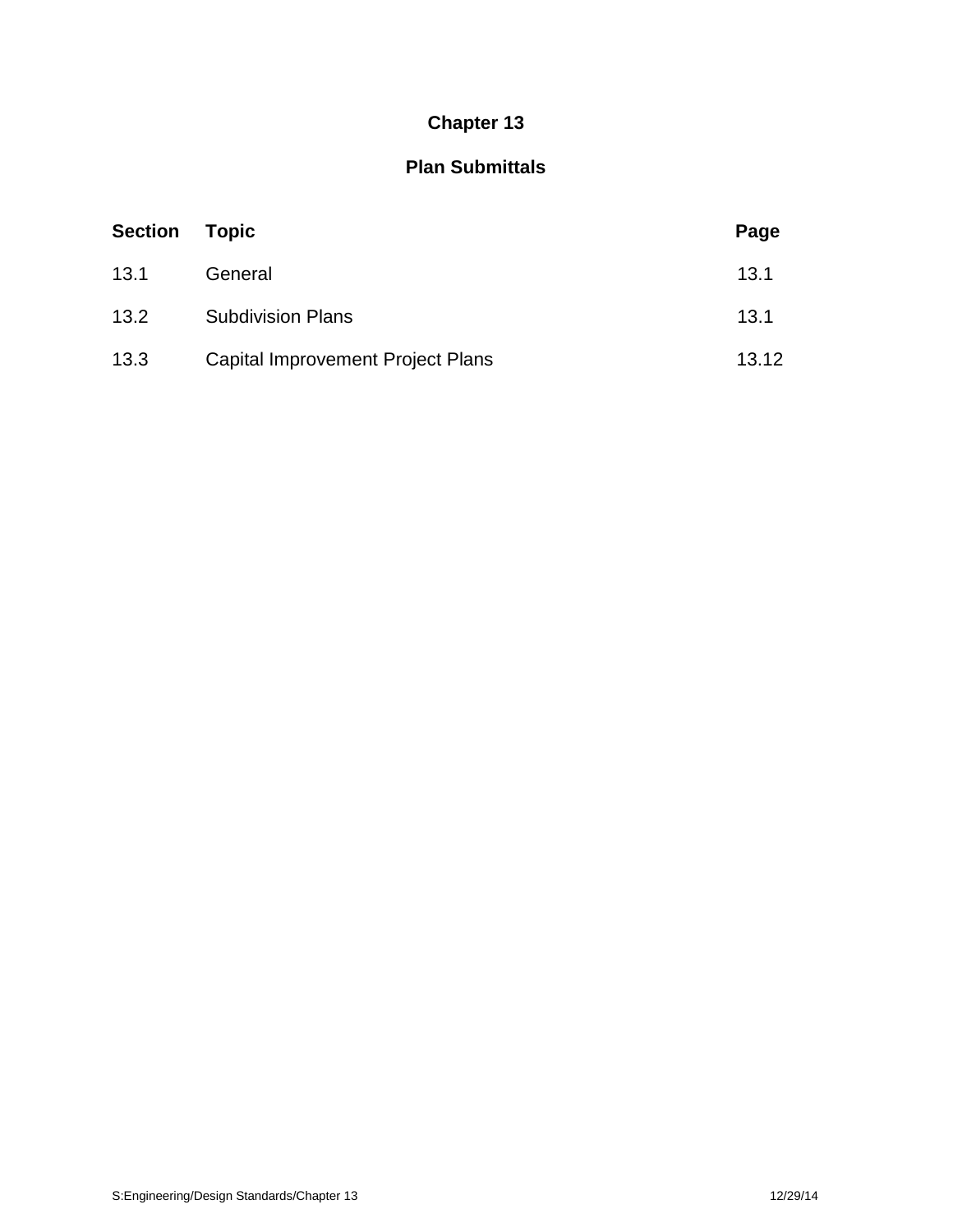## **Chapter 13**

## **Plan Submittals**

#### **13.1 General**

Detailed reproducible plans, prepared by or under the direct supervision with the signature, seal, and date of the licensed Professional Engineer in the State of South Dakota, shall be filed with the City Engineer for all work involved in public improvement contracts or private subdivisions resulting in public right-ofway dedication. Detailed plans shall conform to the City of Huron Computer- Aided Drafting Standards and to the following requirements.

#### **13.2 Subdivision Plans**

It is the purpose of the Engineering Design Standards to facilitate the orderly and responsible subdivision of land so as to coordinate streets/roads with other subdivisions and uses, to provide reliable water and sanitary sewer services, to afford proper drainage and flood control, and to do so in a manner that best protects the natural environment.

To achieve this, the subdivision of land shall require the submittal of a Concept Plan, Preliminary Plan, Development Engineering Plan, Plat and Construction Plan.

- 13.2.1 **Concept Plan.** Unless waived by the City Engineer or Planning Director, a Concept Plan must be submitted to the Planning Office for City review. A Concept Plan shall include the following information:
	- 1. The general layout of streets and access points to adjacent street systems; location of major drainage ways, approximate flow paths and detention ponds; waterline locations; sanitary sewer line locations; natural features and amenities and preservation of public land, proposed zoning districts; and pedestrian connectivity.
	- 2. The proposed name of the subdivision
	- 3. Any utilities or streets for which the applicant is expecting City reimbursement.
	- 4. Vicinity map to scale, showing locations of the Concept Plan and other property for at least 660 feet in every direction.
- 13.2.2 **Preliminary Plan.** A Preliminary Plan shall be submitted to the Planning Office for City review. The Preliminary Plan shall be in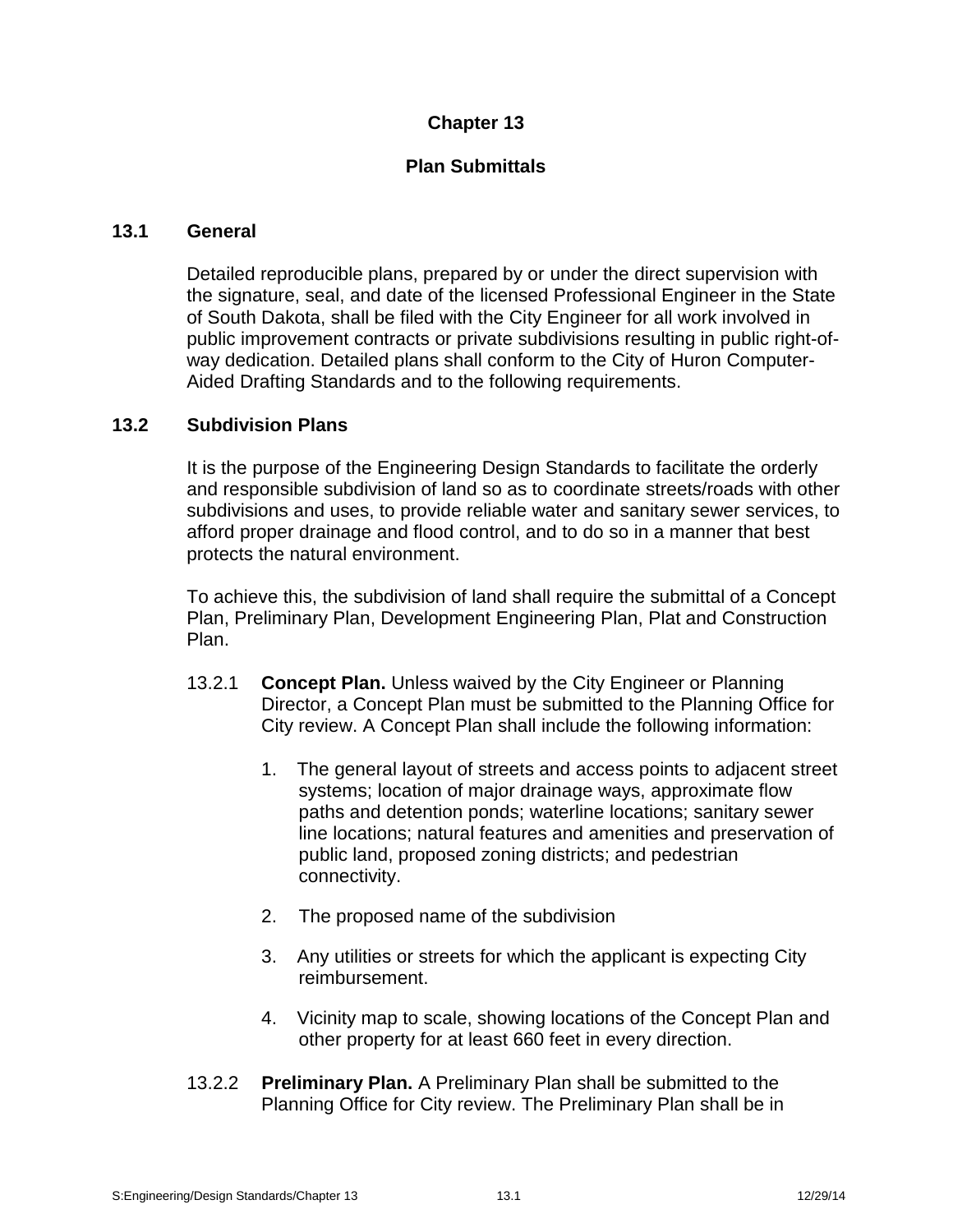conformance with the Engineering Design Standards and shall include all information from the concept plan as well as the following information:

#### 13.2.2.1 **General**

- 1. The proposed name of the subdivision
- 2. The names of all adjoining subdivisions, showing connectivity with lot and block lines, easements and right-of-way. Adjoining unplatted property shall be labeled as such.
- 3. Vicinity map to scale showing location of the Preliminary Plan and other property for at least 660 feet in every direction.
- 4. The owner, developer and engineer's names, addresses, and telephone numbers.
- 5. The legal description and notations stating acreage, scale, and north arrow.
- 6. The proposed zoning districts.
- 7. A systematic lot and block numbering pattern, lot lines, and street/road names.
- 8. Location and widths of all existing and proposed easements.
- 9. Existing contours.
- 10. Location and size of all public facilities, schools, libraries, fire stations, parks, tree masses, and other significant natural features.
- 11. Any expectations for City reimbursements.
- 12. Proposed phasing for the development with estimated timelines.

#### 13.2.2.2 **Streets**

1. Compliance with Major Street Plan.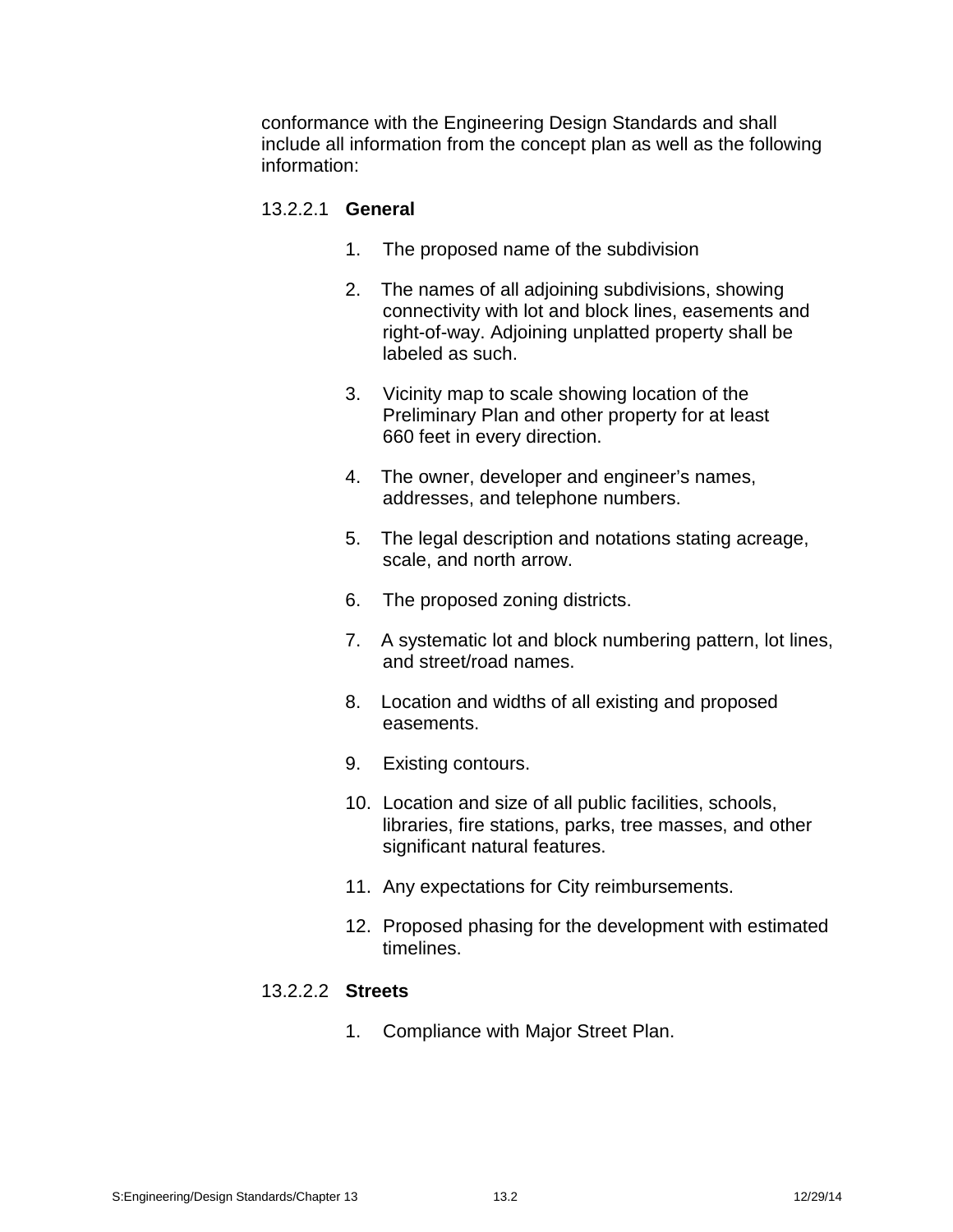- 2. Adjacent property information: access points, right-of way, city limits, development plans, and any other pertinent information needed for review.
- 3. Street right-of-way widths.
- 4. Identify minor and major collectors with conformance to Chapter 8 of the Engineering Design Standards.
- 5. Transportation connectivity within the development as well as connectivity with the surrounding properties. This also includes pedestrian connectivity.
- 6. Consideration of lots that front on the arterial streets and where their access points will be allowed. Note: Assessments will be required, if they are approved.
- 7. Note if access to the development is from a city street or a county highway.

## 13.2.2.3 **Sanitary Sewer**

- 1. Compliance with existing officially recognized large-scale plans (Facilities Plan Wastewater Collection System, Huron Year 2015 Comprehensive Development Plan.
- 2. Major individual commercial or industrial occupants (if any).
	- a. Type of sewage produced by major contributors identified above (if atypical).
	- b. Volume of sewage produced by major contributors identified above (if atypical).
- 3. Can developments and properties adjacent to the development under study be served by the existing sewer (from the standpoint of geography, gradient, and capacity)? (Note: City Engineering Department will furnish the design engineer with any available existing flow information within 30 working days of receipt of a written request.)
- 4. Estimated flow in planned sewer (cfs, mgd, or other unit).
- 5. Proposed pipe size for planned sewer.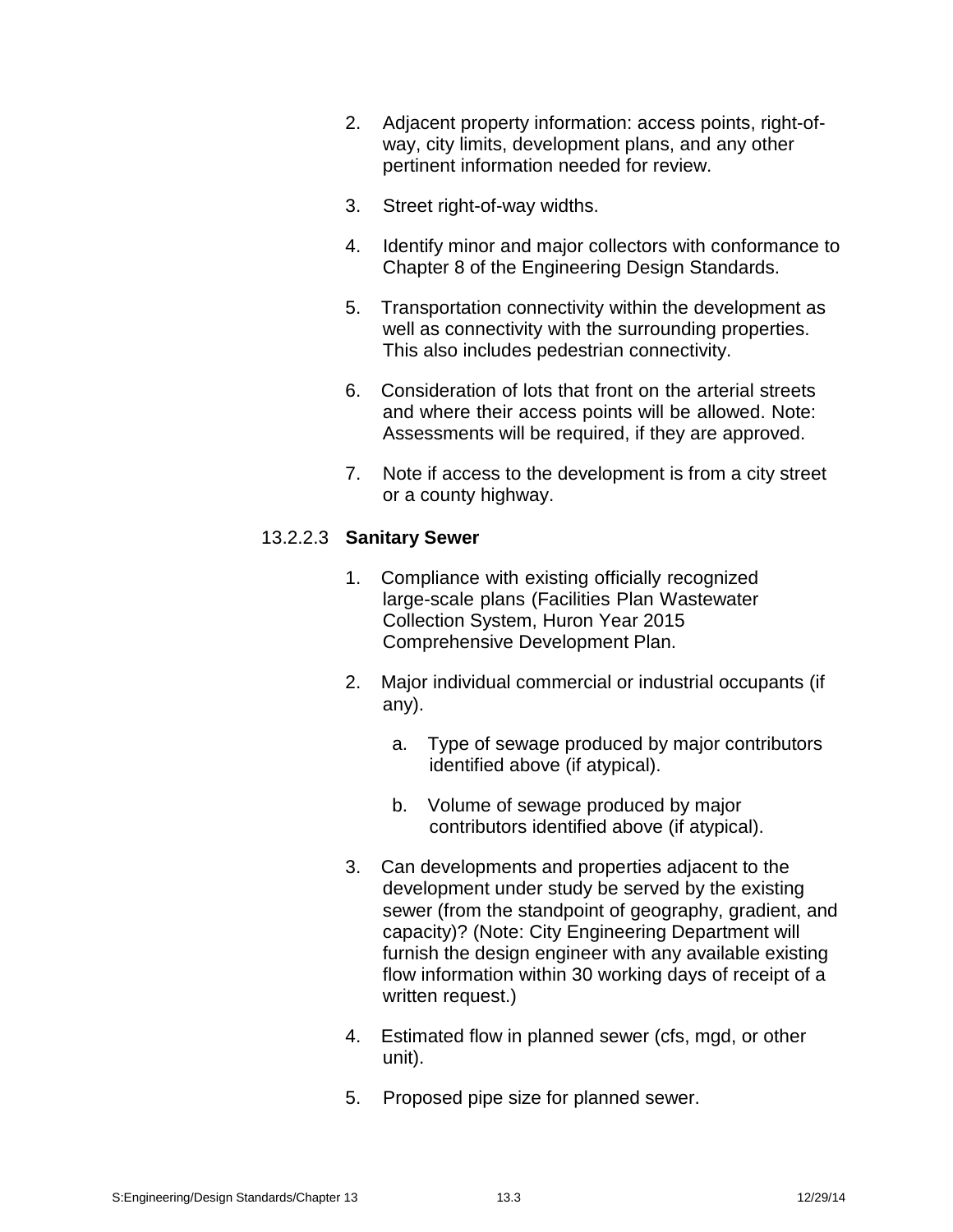- 6. Proposed pipe size for force main, if applicable.
- 7. If pumping station is being proposed list the type and capacity.
- 8. Adequacy of receiving sewer system.
- 9. Manhole locations with manholes numbered.
- 10. Flow direction, connections to existing system and extensions to adjacent properties.
- 11. Extension of sanitary sewer to the adjacent upstream users.
- 12. Sanitary sewer shall be limited to a depth no greater than 15 feet.

#### 13.2.2.4 **Water**

- 1. Compliance with Water Distribution System Master Plan.
- 2. Show valves, fire hydrants, and other water main appurtenance locations.
- 3. Extension of waterlines to perimeter of the development.
- 4. Proposed pipe sizes.

#### 13.2.2.5 **Drainage**

- 1. The developer shall submit a drainage plan which complies with the City Master Drainage Plan for the drainage basin(s) of which the development is included. Scales as small as 1 inch equals 500 may be used to show the entire development.
- 2. The following information shall be included in the submittal:
	- a. A route outlet map will be required. This map shall show how the drainage from the proposed development will be transmitted to the nearest major drainageway. The map shall show any existing structure(s) which may limit the flow en route to the major drainage way. The route outlet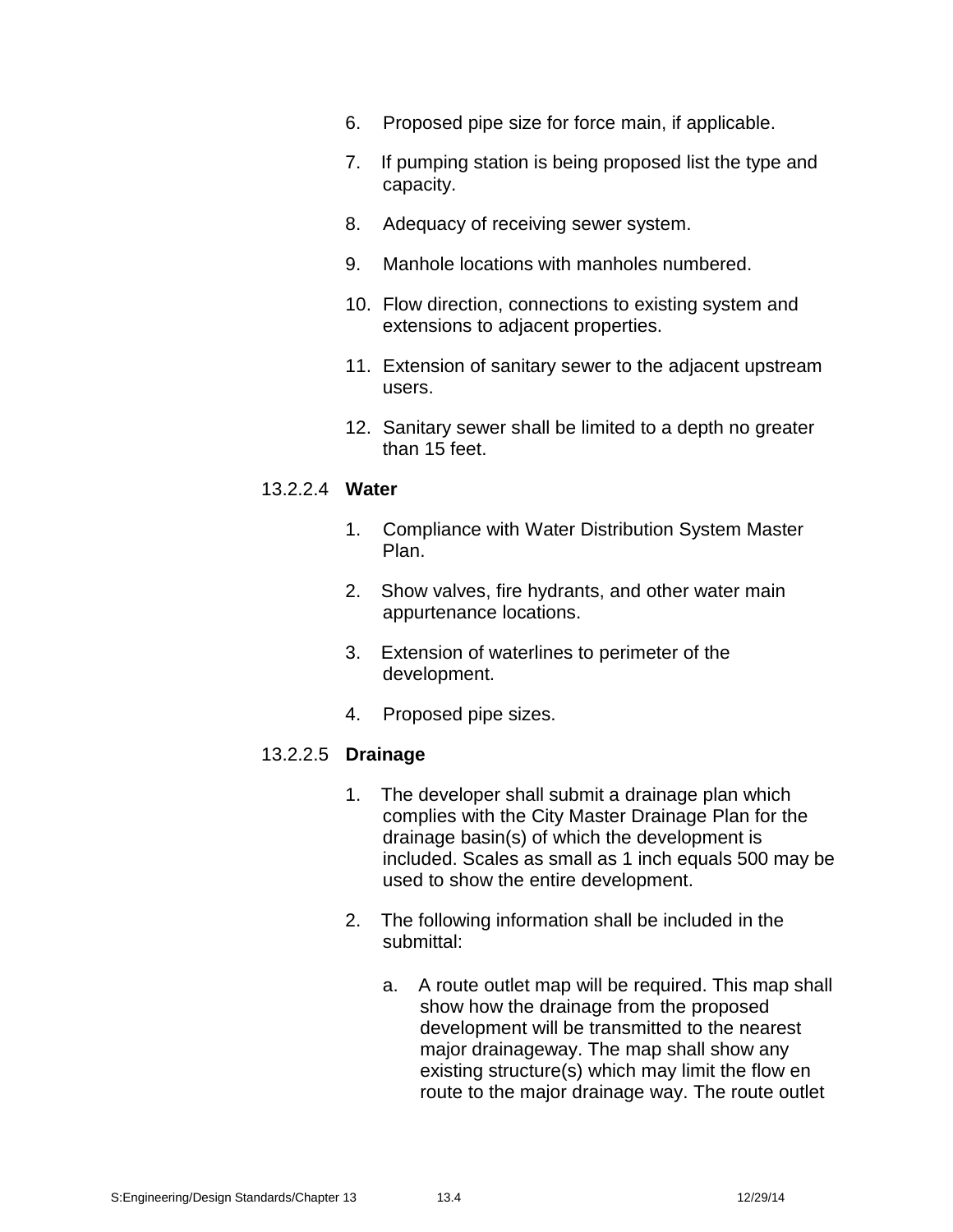map shall show the drainage area upstream of the proposed development and the estimate of flow under current conditions presently draining onto and through the development.

- b. Data for minor and major storm flows within the proposed development for all drainage basins and sub-basins, as identified per the City Master Drainage Plan.
- c. Identification of drainage problems with proposed solutions to deal with the problems within the development.
- d. Identification of downstream and upstream facilities as shown on the route outlet map in accordance with the City Master Drainage Plan.
- e. Locations and size of proposed detention ponds as required by the City Master Drainage Plan and Best Management Practices Plan within the development shall be identified.
- f. General locations and size of potential wetlands shall be identified. Include copy of correspondence with United States Army Corp of Engineers (USACOE) requesting wetland determination and any responses. Also, note if any mitigated wetlands will be created.
- g. Any and all existing 100-year floodplains must be identified, as shown by FEMA maps or the City Master Drainage Plan. The City Planner will provide needed FEMA maps.
- h. Existing contours.
- I. Location and size of existing open channels, bridges, culverts, storm sewers, and ponding areas within the development.
- j. Location of streets.
- k. Identification of all drainage basins tributary to the development.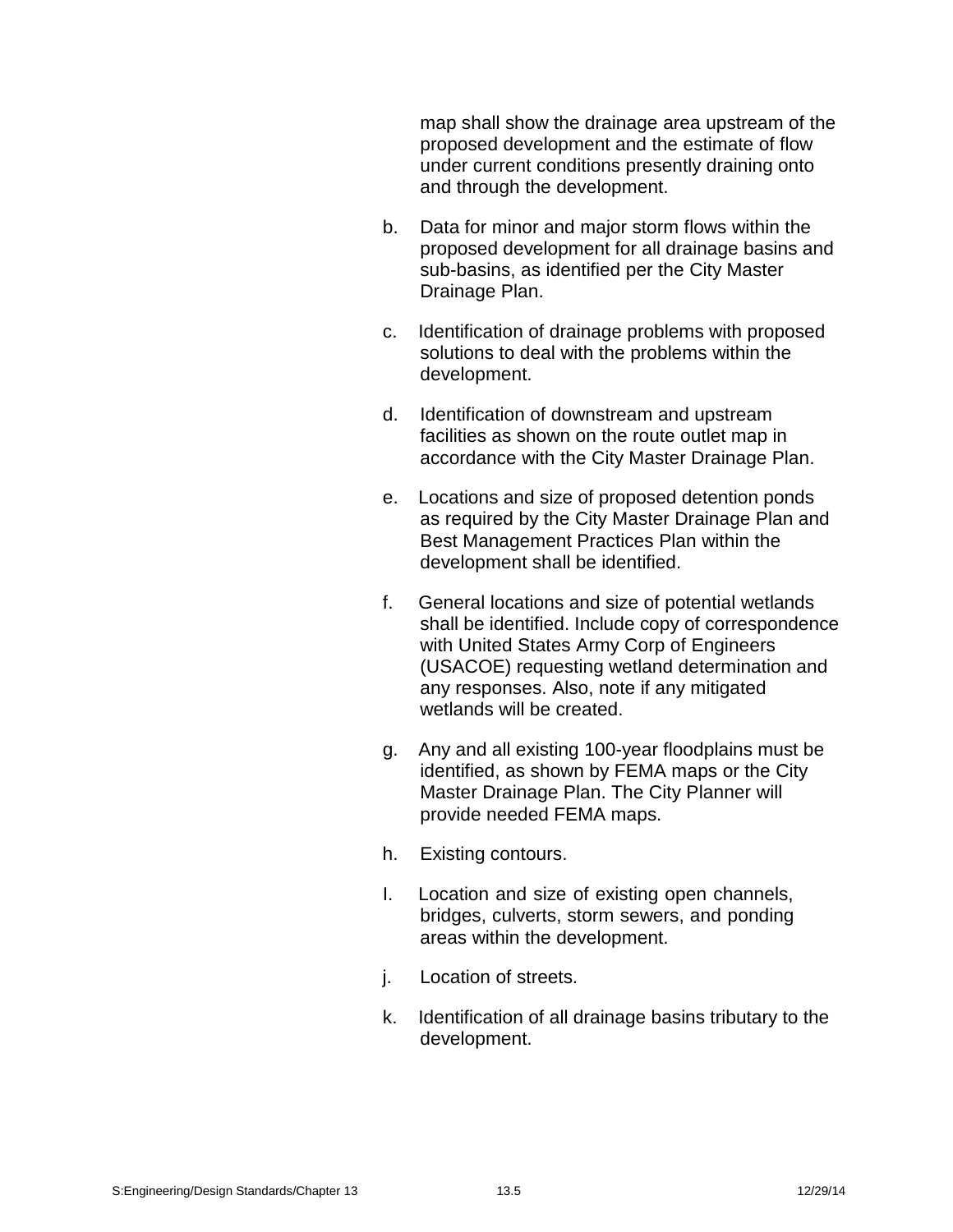- l. Drainage patterns within the proposed development.
- m. Provide adequate information as to the effect of the drainage pattern on adjacent property. Provide survey data as required for adequate information. Identify the storm water path to the major drainage way.

## 13.2.2.6 **Street Lighting**

- 1. Reserved for future.
- 13.2.3 **Development Engineering Plan.** The Development Engineering Plan shall be submitted to the City Engineering Office. The Development Engineering Plan shall include all information from the approved preliminary plan as well as the following information:

#### 13.2.3.1 **General**

- 1. Compliance with conditions and approval requirements of the Preliminary Plan.
- 2. Existing and proposed easements shown and dimensioned from property lines and utilities.

#### 13.2.3.2 **Streets**

- 1. Conformance with Chapters 5 and 8 of the Engineering Design Standards.
- 2. Note if street width conforms to street designation.
- 3. Conformance to traffic calming practices shown in Chapter 8 of the Engineering Designs Standards.
- 4. Inclusion of horizontal curve data for streets and radii.
- 5. Show proper driveway/intersection spacing.
- 6. Note if the arterial the development will be using is improved paved, improved to urban standard, or gravel. If gravel, development will need to petition for street improvements before development can continue. If rural section, petition will need to be submitted.
- 7. Development conforms to existing geography and with City approved grade line for arterial streets.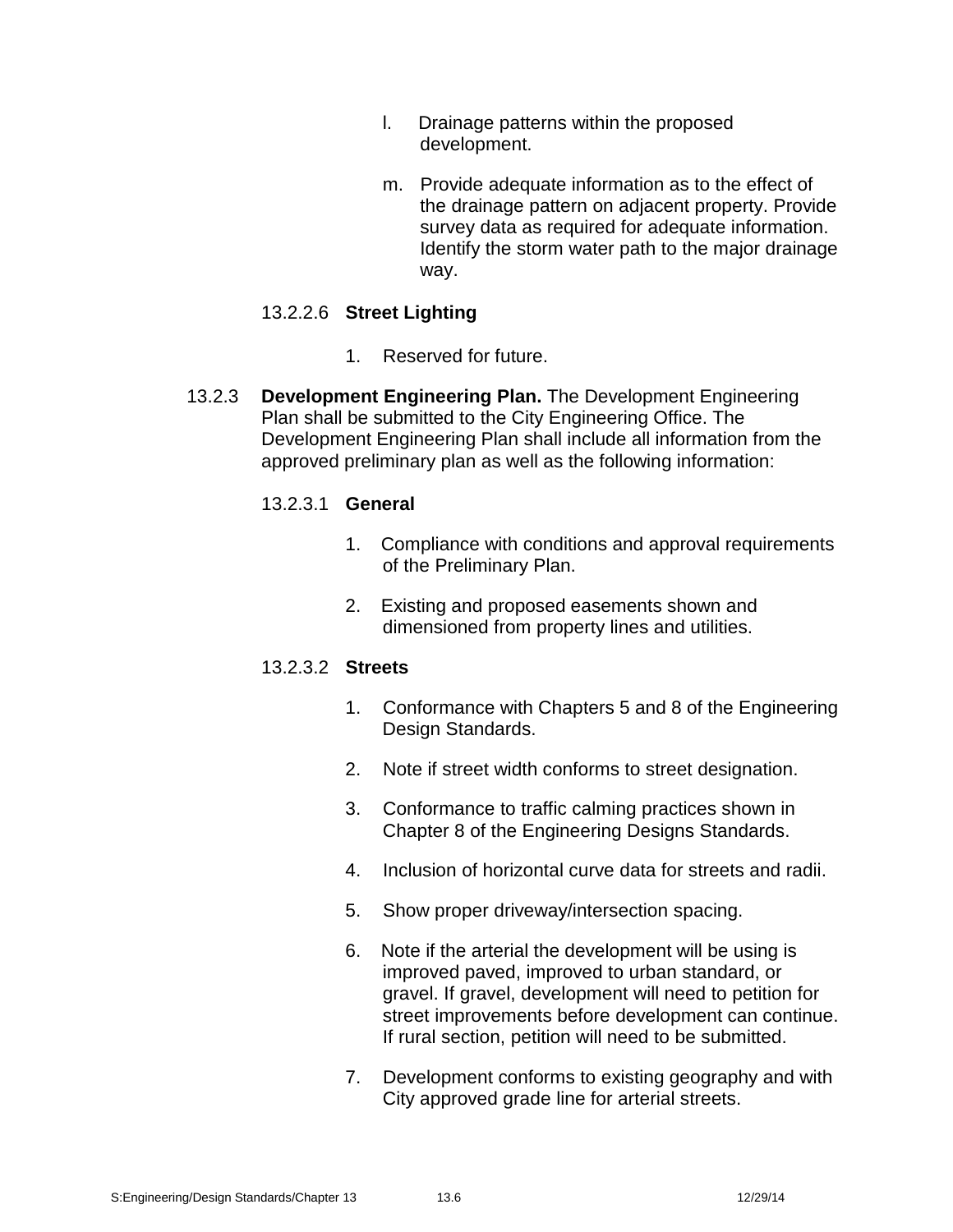#### 13.2.3.3 **Sanitary Sewer**

- 1. Conformance with Chapter 9 of the Engineering Design Standards.
- 2. Manhole depths.
- 3. Manhole rim and invert elevations, including existing manholes that are being connected into.
- 4. Proposed basement locations.
- 5. Connections to existing system.

## 13.2.3.4 **Water**

1. Conformance with Chapter 10 of the Engineering Design Standards.

## 13.2.3.5 **Drainage**

- 1. The Final Drainage Plan shall be a detailed plan of the proposed development phase, as defined per Subdivision Ordinance. It shall include detailed data for all runoff within the proposed development phase and detailed data for the design of all drainage structures within the development phase. It shall comply with the master drainage plan and best management practices (BMP) plan for the area on file in the City Engineer's office.
- 2. Drawings and data (actual calculations may be required with submittal) comprising of the Final Drainage Plan shall comply with Chapter 2—Submittal Procedures, and shall include, but not be limited to the following information. Scale will be 1 inch equals 100 feet maximum.
	- a. Proposed contours, and arrows indicating drainage paths for each lot.
	- b. Location and elevations of Bench Marks and lot corners.
	- c. Property lines.
	- d. Streets, names, and grades.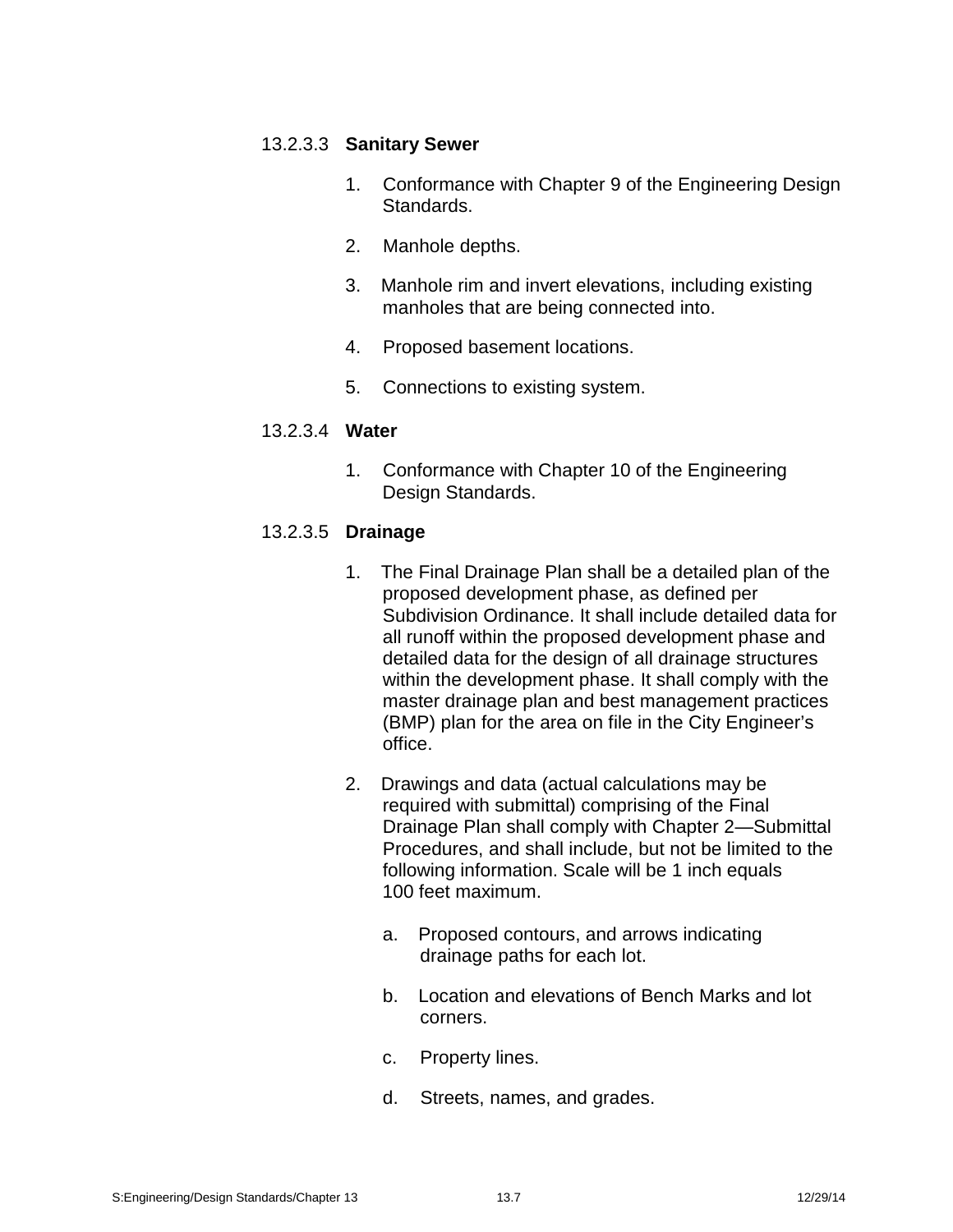- e. Existing drainage facilities and structures, including existing roadside ditches, drainageways, gutter flow directions, culverts, etc. All pertinent information such as size, shape, slope, location, etc., shall also be included to facilitate review and approval of drainage plans. Flow areas will be delineated.
- f. Proposed storm sewers and open drainageways, easement, and right-of-way requirements, including proposed inlets, manholes, and culverts. General notes concerning erosion control and energy dissipation shall be provided.
- g. Proposed outfall point for runoff from the development phase.
- h. Routing and accumulative flows at various critical points for the minor and major storm runoff.
- I. 100-year flood level in all streets in which the curb is overtopped during the 100-year storm for sump condition or other critical points.
- j. Identify 100-year flood elevations for major and lateral drainage ways.
- k. Inlet flow data.
- l. Pipe flow data.
- m. All flood plains, identified by FEMA maps, within the proposed development phase.
- n. Location and size of potential wetlands.
	- 1. Provide copy of correspondence with state and federal agencies related to the potential impact to wetlands or other cultural resources. This includes:
		- a. Wetland determination for USACOE.
		- b. Wetland mitigation plan.
		- c. Any restrictive covenants that would prevent the City from performing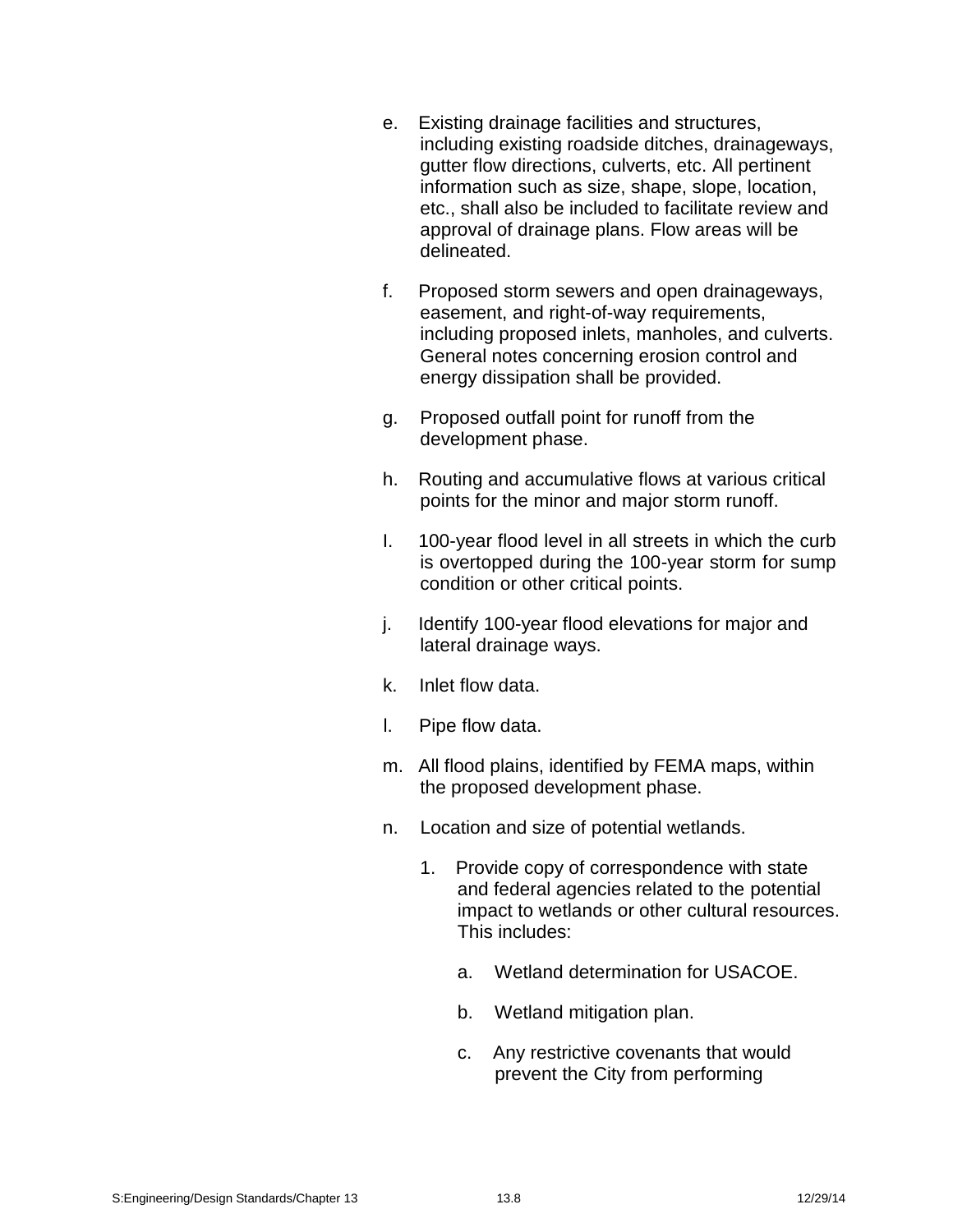maintenance activities such as excavating within the wetlands.

- o. Hydrological data for each drainage area.
	- 1. Areas. Show areas of the subdivision which will not be routing storm water to a water quality BMP structure.
	- 2. Watershed lengths, elevations, time of concentration.
	- 3. Rainfall intensity.
	- 4. Runoff coefficients.
	- 5. Projected land uses and existing physical features of areas contributing runoff.
	- 6. Storm duration.
	- 7. Reference to City Master Drainage Plan for plan flows is acceptable.
	- 8. Runoff (Q) (Note: This list of criteria assumes use of Rational Formula. If a different method is used, all relevant factors are to be enumerated).
	- 9. If subdivision will discharge storm water onto undeveloped land, show predevelopment flow rates for the 5- and 100-year return storm for predevelopment conditions and post development conditions.
	- 10. If project size is over five acres and zoned non-singlefamily residential, all discharge from site must be at single-family rates.
- p. Major drainageways.
	- 1. Note if applicant intends to dedicate the drainage way.
	- 2. Alignments and profiles including existing and proposed.
	- 3. "n" values (Manning).
	- 4. Calculations of rainfall intensity and duration, acreage, volume, and velocities.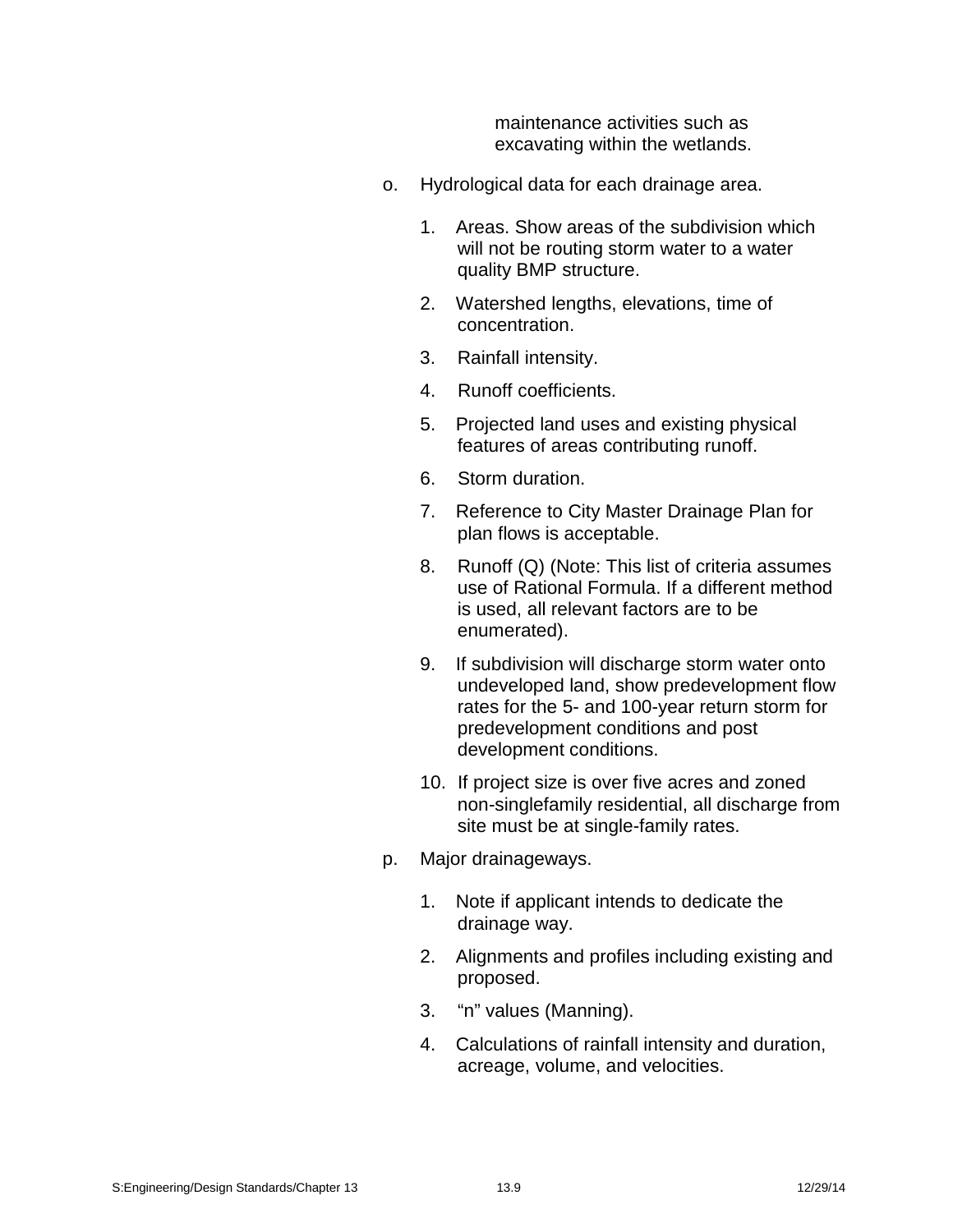- 5. Soils analysis with a discussion of the proposed channel erosion potential.
- 6. Shear Stress.
- q. Design recommendations.
	- 1. Dikes.
	- 2. Filling low areas.
	- 3. Provision of easements.
	- 4. Minimum recommended ground elevation for buildings, lowest recommended floor elevation, and recommendations against building in certain areas.
	- 5. Provisions for onsite retention and detention. Notate whether or not these retention and detention ponds will be dedicated to the City.
	- 6. Other as appropriate for conditions.
- 3. Sump Pump Collection System
	- a. A sump pump collection system along with necessary structures shall be shown attached to the trunk drainage system.

#### 13.2.3.6 **Street Lighting**

- 1. Reserved for future.
- 13.2.4 **Plat.** The plat shall be submitted to the City Engineering Office. One mylar, two paper copies, and one electronic DWG file shall be submitted. All copies shall comply with state statutes. The plat shall include the following information:
	- 1. Comply with the Development Engineering Plan for layout of lot, block, right-of-way, and easements.
	- 2. Name of subdivision.
	- 3. Names of adjoining subdivisions showing lots, blocks, and easements. Unplatted property shall be labeled.
	- 4. Site location map.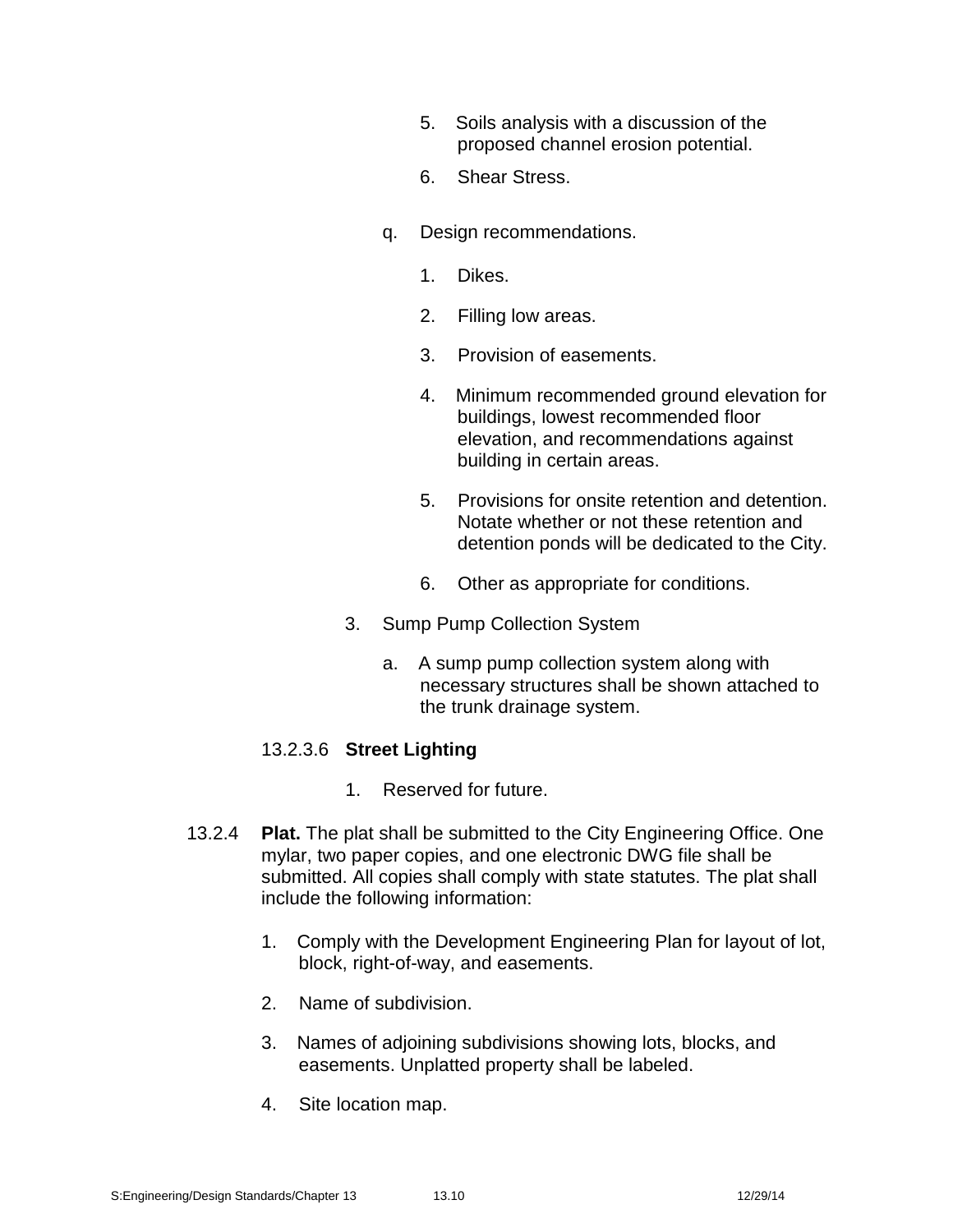- 5. Drawn to a scale appropriate for the size of the parcel.
- 6. Lot and block numbering pattern, lot lines, street names, and square footage of all lots.
- 7. Location of all monuments, permanent control points, and survey pins.
- 8. All dimensions, linear and angular, necessary for locating the boundaries of the subdivision lots, roadways, easements, and other areas for public and private use. For curves, this shall include radii, chords, length of curve, and point of tangency.
- 9. Identification and delineation of any portions of the property to be dedicated or granted for public use such as schools, parks, drainage ways, BMPs, or other.
- 10. Existing and proposed easements or right-of-way dimensioned from property lines or known points.
- 11. Boundary lines of the floodway and 100-year flood zones along with the base flood elevation one each lot as delineated on the Flood Insurance Rate Maps (FIRM).
- 12. Surveyor's certificate.
- 13. Acknowledgement by the owner of any restrictions, as well as use of common areas.
- 14. Formal irrevocable offers of dedication.
- 15. Approved assurance agreements or development agreements.
- 16. Certificates of approval for endorsement by the City Engineer, Planning Director, City Clerk, City Planning Commission, and Mayor.
- 13.2.5 **Construction Plans.** Construction Plans shall be submitted to the City Engineering Office. Constructions Plans shall include all information from the Development Engineering Plan as well as the following information:
	- 1. Plans shall conform to all chapters of the Huron Engineering Design Standards, supplemental specifications, and shall include all necessary standard plates.
	- 2. All plans shall be submitted as 11- x 17- inch electronic format plans with the proper scaling.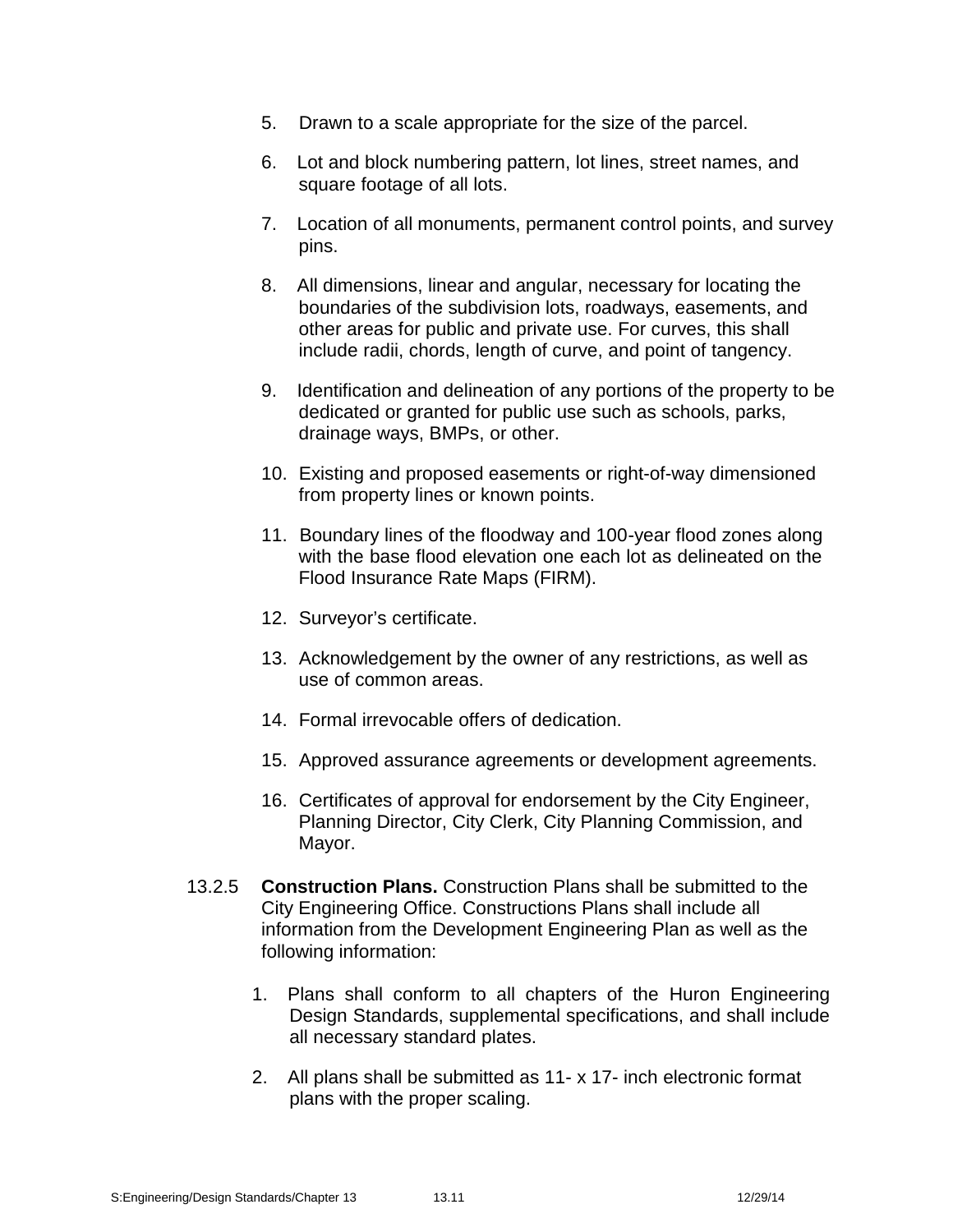- 3. The final approved Construction Plans shall be submitted in a single electronic DWG file for insertion into GIS database.
- 4. Provide the following note: "All construction shall be in accordance to the City's General Conditions and Supplemental Standard Specifications for Public Improvements."
- 5. Final Construction Plans shall be submitted in accordance with Chapter 2 of the Engineering Design Standards.
- 6. Update of proposed phasing for development if known.

## **13.3 Capital Improvement Project Plans**

It is the purpose of the Engineering Design Standards to facilitate the safe and responsible construction of public infrastructure. These standards shall apply to regulate and guide the preparation of construction plans for facilities that will be used by the public and owned or operated by the City of Huron. The City Engineer may require additional standards and/or regulations not inconsistent herewith when deemed necessary to protect the health, safety, and welfare of the public.

- 13.3.1 **General.** Electronic copies of plans shall be submitted with the detailed paper copy plans. The Engineer must follow state laws in submitting electronic copies. The electronic plans shall conform to the City's Computer-Aided Drafting Standards and Standard Plan Format.
	- 13.3.1.1 **Plan Sheet Size.** Prepare plans on sheets 11 inches by 17 inches in size, except for special layout sheets when specifically accepted by the City Engineer. Review plans may be submitted on sheets 22 inches by 34 inches.
	- 13.3.1.2 **Names on Sheets.** All persons designing, detailing, and checking plans shall legibly place their names on the plan sheets in a space provided for this purpose.
	- 13.3.1.3 **Title Block.** A title block listing the name of the project, Owner, and Engineer along with sheet title, date, sheet number, and space to denote revisions. Title block shall go in lower right corner or right edge of each sheet except the title sheet so as to be read from the bottom or right side. Page numbers shall be in the lower right corner of each sheet.
	- 13.3.1.4 **Precision and Detail.** Plans shall be prepared with such precision and in such detail as to be within the customary degree of accuracy for work of this kind and so permit the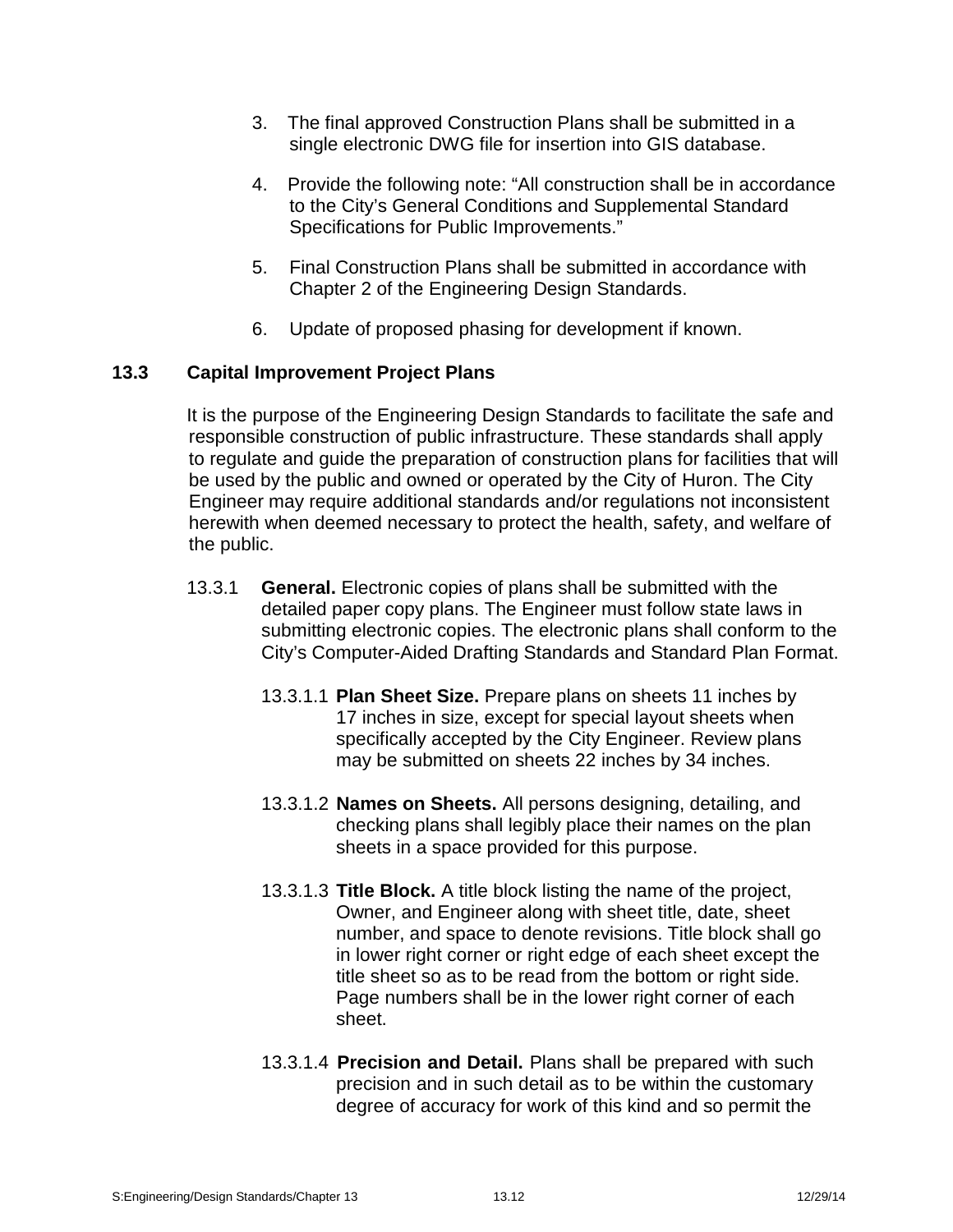convenient layout in the field for construction and for other purposes. They shall also be of such character as to provide for the production of an accurate estimate of quantities for the several pertinent items of work to be performed in the construction of the improvement.

13.3.1.5 **Special Provisions.** Plans shall include special provisions for items of work included in the plans which are not covered by the Standard Specifications and accepted special provisions of the South Dakota Department of Transportation and the City of Huron as may be required to properly cover the work contemplated by the plans. Special provisions may be prepared on 8 1/2-inch by 11-inch paper and bound with other bid documents.

## 13.3.2 **Title Sheet**

The following information shall be shown when applicable.

- 1. Project name and location.
- 2. Type of project.
- 3. Small scale map showing project location. Plan and profile sheet layout shall be shown on location map.
- 4. Index (a complete sheet index is to be shown).
- 5. File number (to be filled in by City Engineer's Office).
- 6. Engineer's firm name and address.
- 7. Acceptance Block—show acceptance block in lower right-hand corner with signature line for City Engineer.

Accepted:

City Engineer's Office **Date** 

- 8. Estimate of quantities (may be placed on second sheet). Development plan shall contain utility quantities only.
- 9. Design Engineer's certification, registration number, and date certified.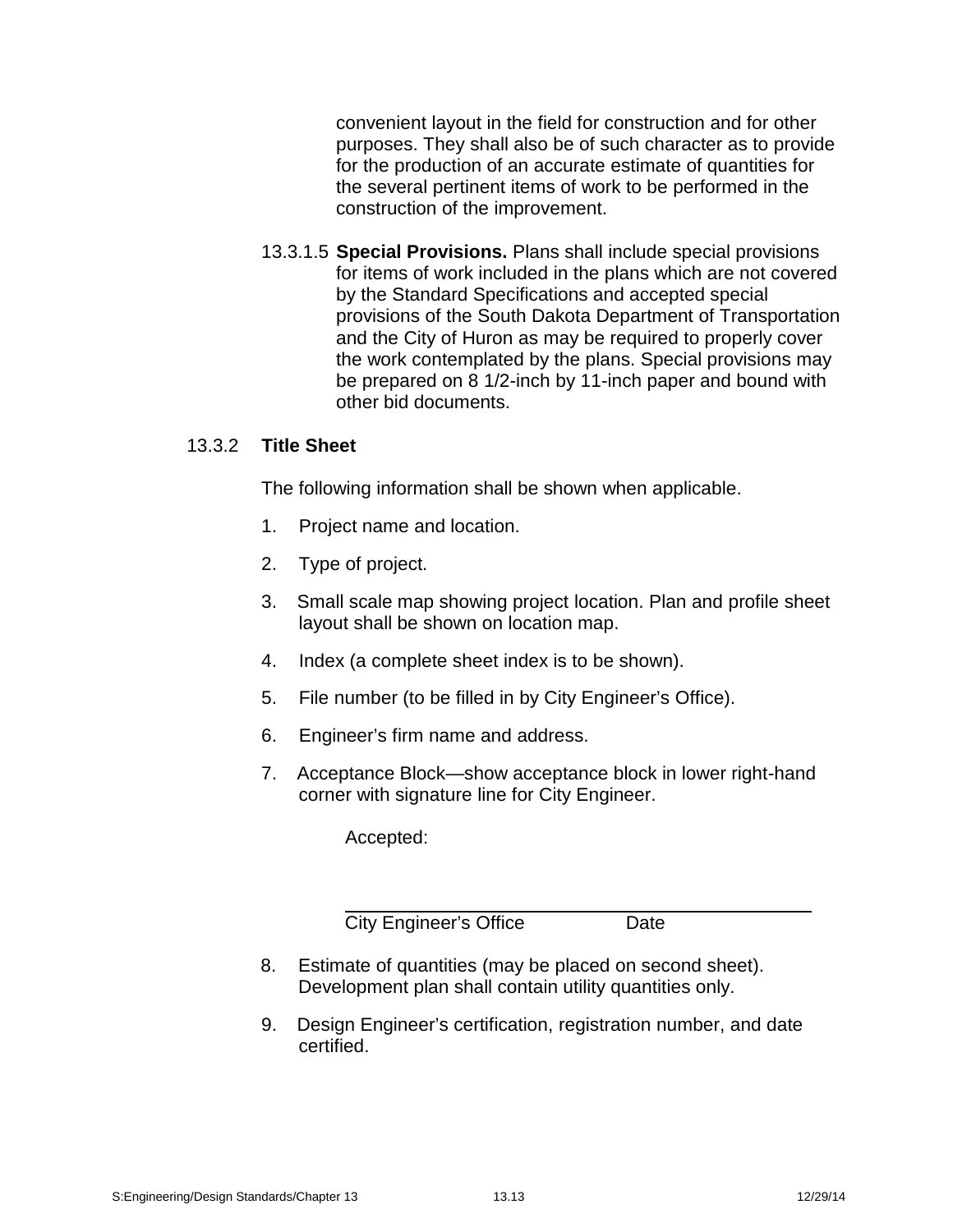- 10. General Notes (show all general notes pertaining to construction. Include a general note that project shall be constructed in accordance with the City of Huron Standard Specifications).
- 11. Legend (define all symbols shown in the plans).
- 12. Legal Description, including section, township, and range.

#### 13.3.3 **General Information to be Shown on Detailed Plans**

The following information shall be shown when applicable:

- 1. Construction limits.
- 2. Benchmarks.
- 3. Street names.
- 4. Right-of-way widths.
- 5. Removal of large trees, buildings, pavement, structures, or other features as required.
- 6. Horizontal and Vertical Control. Alignment notes and benchmark descriptions are to be located on the plan portion of the sheets. All vertical control shall be based on NAVD 1988 vertical datum.
- 7. Lot and block numbers and subdivision name in new subdivisions. Otherwise, show property addresses.
- 8. Lot dimensions (along rights-of-way or easements).
- 9. Show scale (usually  $1" = 20'$  horizontal and  $1" = 5'$  vertical reduced to  $1" = 40'$  horizontal and  $1" = 10'$  vertical) using a bar type diagram and standard north arrow together. Show arrow on right-hand side pointing to top or left of sheet.
- 10. Existing and proposed utilities—type, size, and location. (Show existing features less prominently or dashed.)
- 11. Pavement widths.
- 12. Where stationing is continuous from one sheet to the next, the last station on one sheet is to be the first station shown on the next. If possible, locate on the sheet to avoid "breaking" the plan and profile.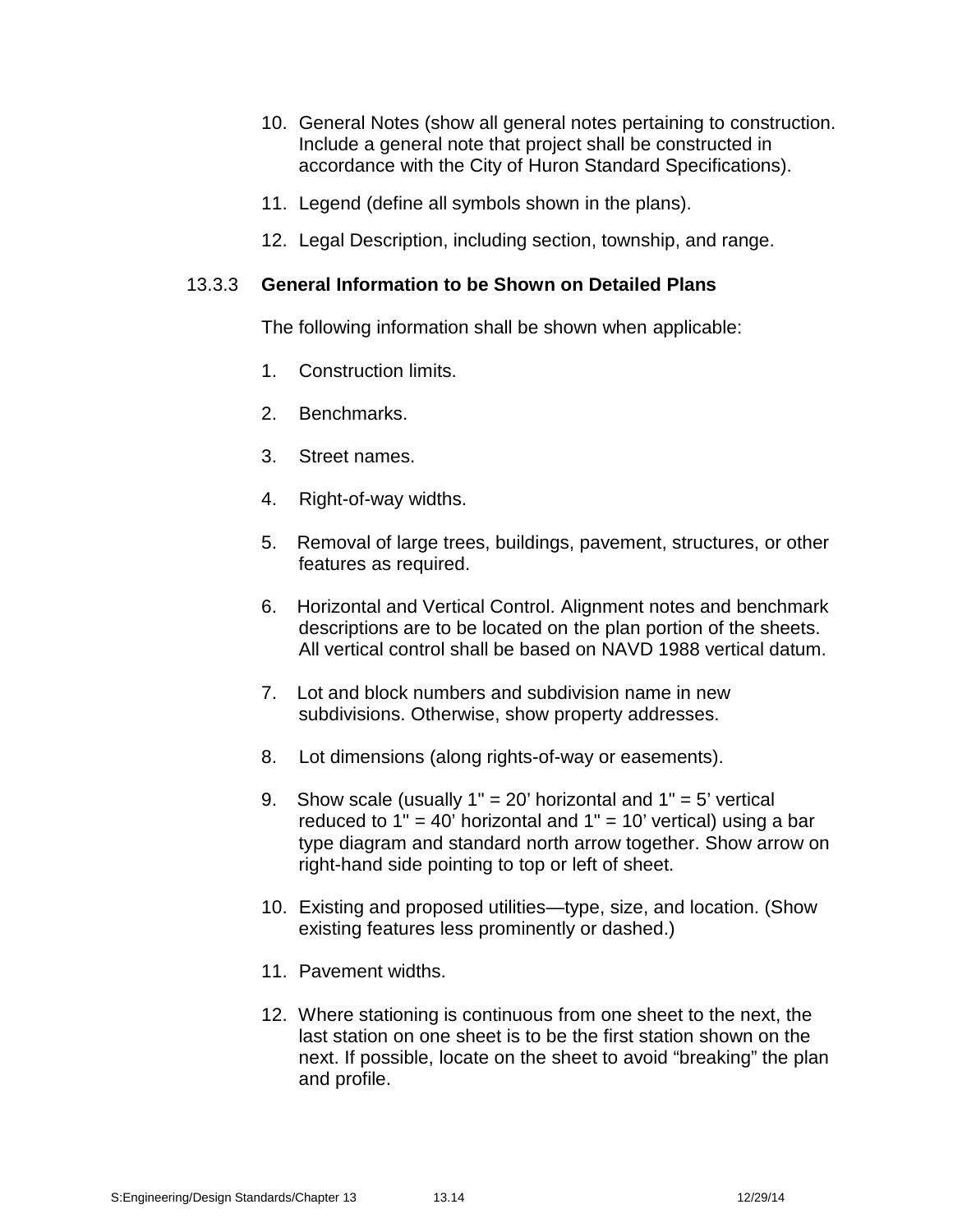- 13. Existing trees, fences, walks, drainage structures, ditches, pavements, buildings, and other obstacles or improvements that are in or near the work area. (Show existing features less prominently or dashed.)
- 14. Survey line or reference line shall be shown on plan view.
- 15. Temporary and permanent easements with the property owners listed and the dimensions off designated known points.
- 16. Special details and special notes when required.
- 17. Plan view and profile shall line up whenever possible.
- 18. Symbols and abbreviations used on plans if different from those shown in Standard Specifications or Standard Plates.
- 19. Any soils information available. (Show test hole locations on plan and profile sheets.)
- 20. When it is required by the City Engineer, a traffic control plan shall be shown on plans.
- 21. Other information deemed necessary by the Design Professional certifying the plans.
- 22. Revision block showing description, date, and by.
- 23. City standard drawings and details.

#### 13.3.4 **Street and Storm Sewer Plans**

The following information shall be shown when applicable.

- 1. Show BEGIN STA. and END STA.
- 2. Storm sewer plans shall be shown on the same sheets as paving unless it is a major installation or a benefit district.
- 3. Match lines to other plan and profile sheets where they do not follow in order in the plans such as at an intersection.
- 4. Horizontal curve data near curve or code for clarity if several are to be shown or if the sheet is crowded. Show Point of Intersection (PI) Station, angle, degree, radius, tangent, length, and super elevation, if any. Show Point of Curvature (PC), Point of Intersection (PI), and Point of Tangent (PT) station on the plan.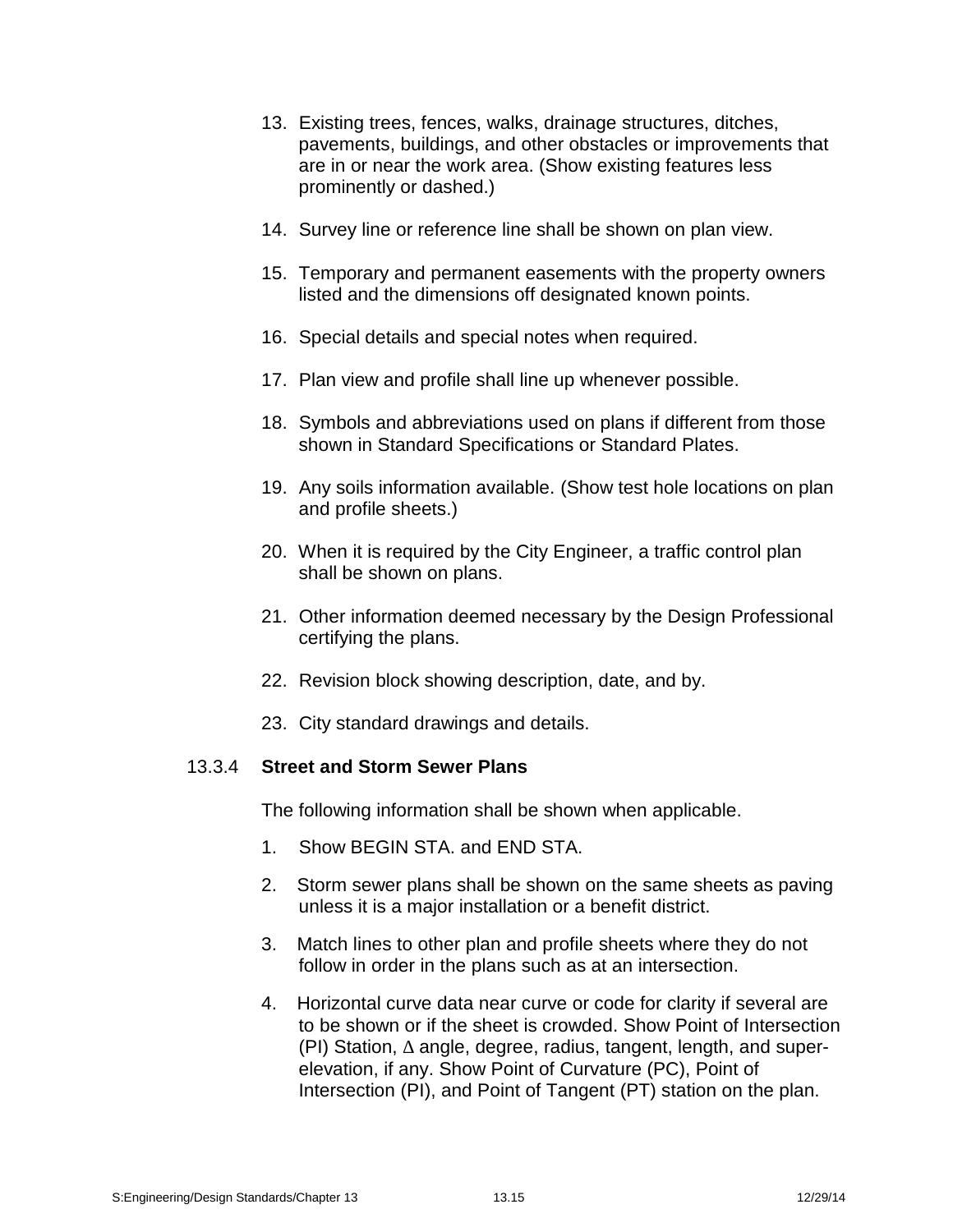For vertical curves show stationing, length, and elevations of Point of Vertical Curvature (PVC), Point of Vertical Intersection (PVI), and Point of Vertical Tangent (PVT). Also show "K" value as defined in *A Policy on Geometric Design of Highways and Streets* published by AASHTO, latest English edition.

- 5. Drainage arrows designating direction of runoff.
- 6. Stationing of paving projects will generally run from north to south or from west to east so that the north arrow will point to the top or left-hand side of the sheet. Sewer stationing, when used, shall run from the lower end of the project on the left of the sheet toward the higher end on the right.
- 7. New construction and information notes in accordance with standard "Typical Notes."
- 8. Show profile of existing ground or proposed street high enough to allow for storm sewer information and profile grades below. Show street profile grade elevations every 25 feet, typical. Label the existing ground line and show percent of grade on the new grade line (usually top of curb).
- 9. Show profile flow line elevations on all inlets, catch basins, pipes, and culverts. Show size, type, class (if necessary), and percent of grade on storm sewer pipes.
- 10. Show intersection details to the extent necessary to insure proper horizontal and vertical alignment. The following additional information is required:
	- a. Spot elevations along center lines and along curb lines extended through the intersection.
	- b. Drainage arrows showing direction of storm water flow.

Additional geometric information may be required including key distances, stations, angles, curve data, and elevations necessary for design and staking.

- 11. Show typical sections as required including information on the following:
	- a. Shoulder slopes, back slopes, side slopes.
	- b. Paving widths, thicknesses, and types.
	- c. Lane widths.
	- d. Pavement cross slopes.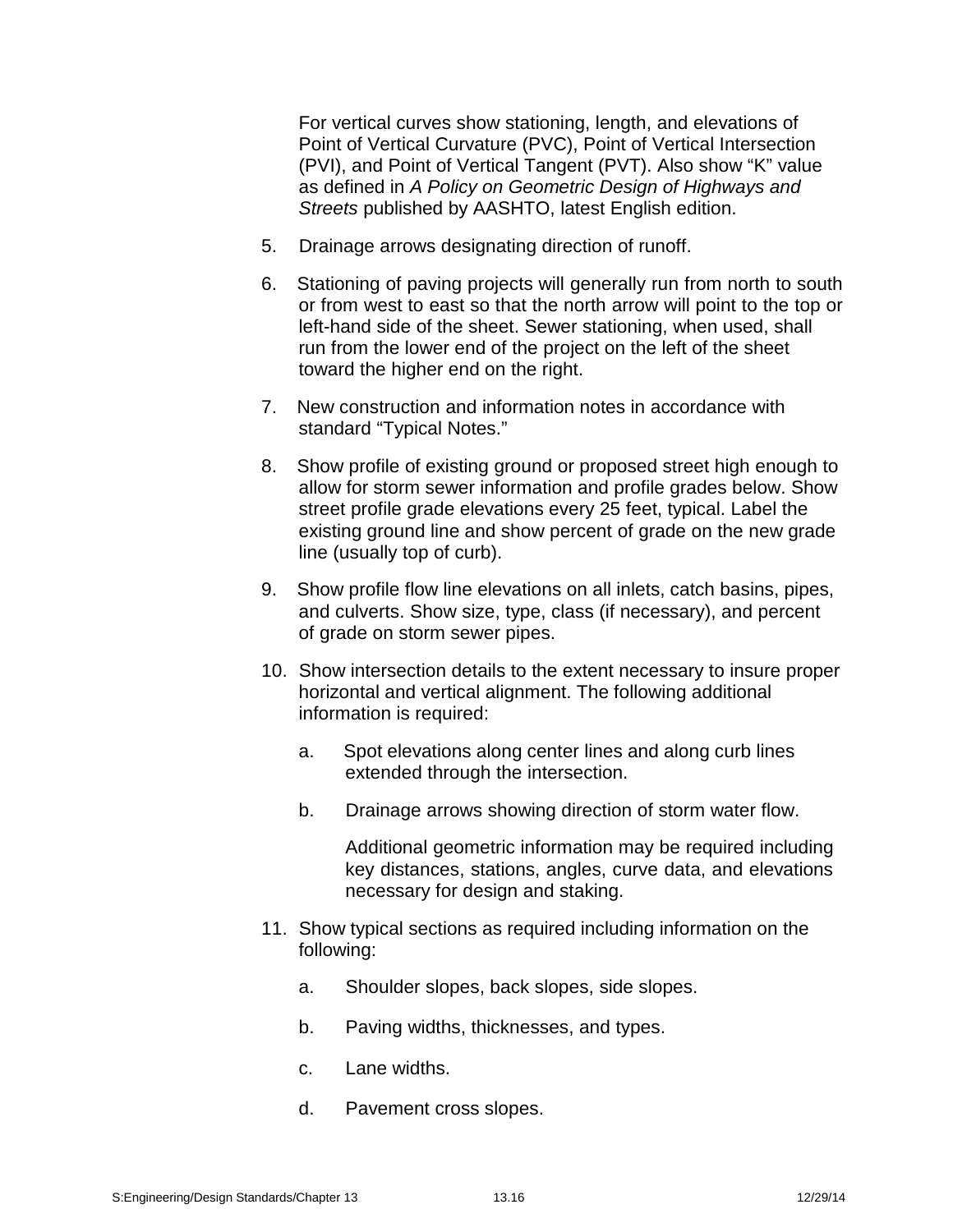- e. Sidewalks and slopes.
- f. Subgrades and paving treatment.
- g. Median details.
- h. Typical right-of-way lines.
- I. Other typical details of paving or grading sections as appropriate not otherwise covered on the standard paving details.

Typical sections may be waived for private development plans if it is a standard section.

#### 13.3.5 **Sanitary Sewer Plans**

The following information shall be shown when applicable:

- 1. Stationing, location, and type of all manholes or other structures. Type of structures shall be in conformance with the Standard Specifications and Standard Plates.
- 2. Details shall be shown for all structures that are not in accordance with City of Huron standards.
- 3. Plan and profiles of all sewer lines (including existing ground profile and proposed finished grade profile).
- 4. Size, length, and grade of sewers.
- 5. Type of pipe materials and strengths (if necessary).
- 6. On reconstruction projects, location, size, and type of all sewer stub outs, wyes, or tees. Stub out locations shall be referenced to lot corners. When risers are to be installed, riser location and size shall be shown on reconstruction plans.
- 7. Estimates shall include stub out quantities when they are to be constructed by City contract.
- 8. Rim and invert elevations and the depths of existing and proposed manholes and structures.
- 9. Manholes shall be identified with a City of Huron numbering system on plan **and** profile.
- 10. Class of pipe bedding if necessary.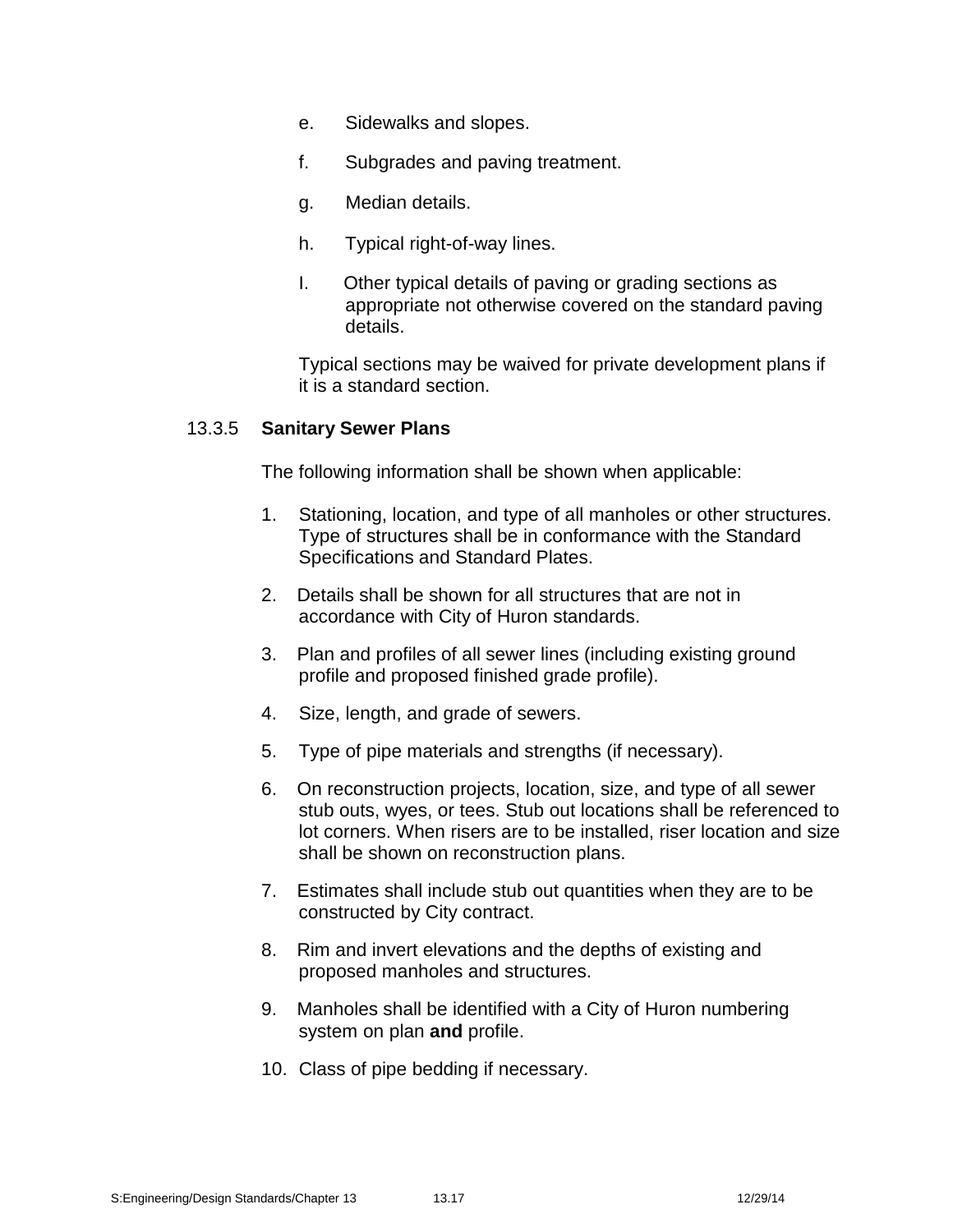11. Existing underground utilities such as cables, water, sewer, or gas lines or any other underground features that cross or are near the proposed sewer. Show exact elevations, if possible, where there may be conflict with new construction.

#### 13.3.6 **Drainage Ditch and Drainage way Plans**

The following information shall be shown when applicable:

- 1. Stationing and flow line elevation at beginning and end of ditch construction.
- 2. Size, type, length, and grade of ditch.
- 3. Typical sections showing ditch dimensions, backslopes, and invert and slope treatment.
- 4. Invert elevations at all structures.
- 5. All special structures shall be detailed on plans.
- 6. Drainage design data.
- 7. Cross-sections and topographic map showing existing ground and finished grade at intervals of 100'.

#### 13.3.7 **Water Main Plans**

The following information shall be shown when applicable:

- 1. Stationing, location, and type of allwater lines, manholes, valves, fire hydrants, or other appurtenances.
	- a. Stationing and type of structure shall be shown on station bar.
	- b. Location shall be shown on plan or on station bar if referenced to survey line or center line.
	- c. Type of structures shall be in conformance with Standard Specifications or Standard Plates.
- 2. Details shall be shown for all structures that are not standard in Standard Specifications or Standard Plates.
- 3. Plan and profiles of all water lines where future changes in grade are possible.
- 4. Size and length of water lines.